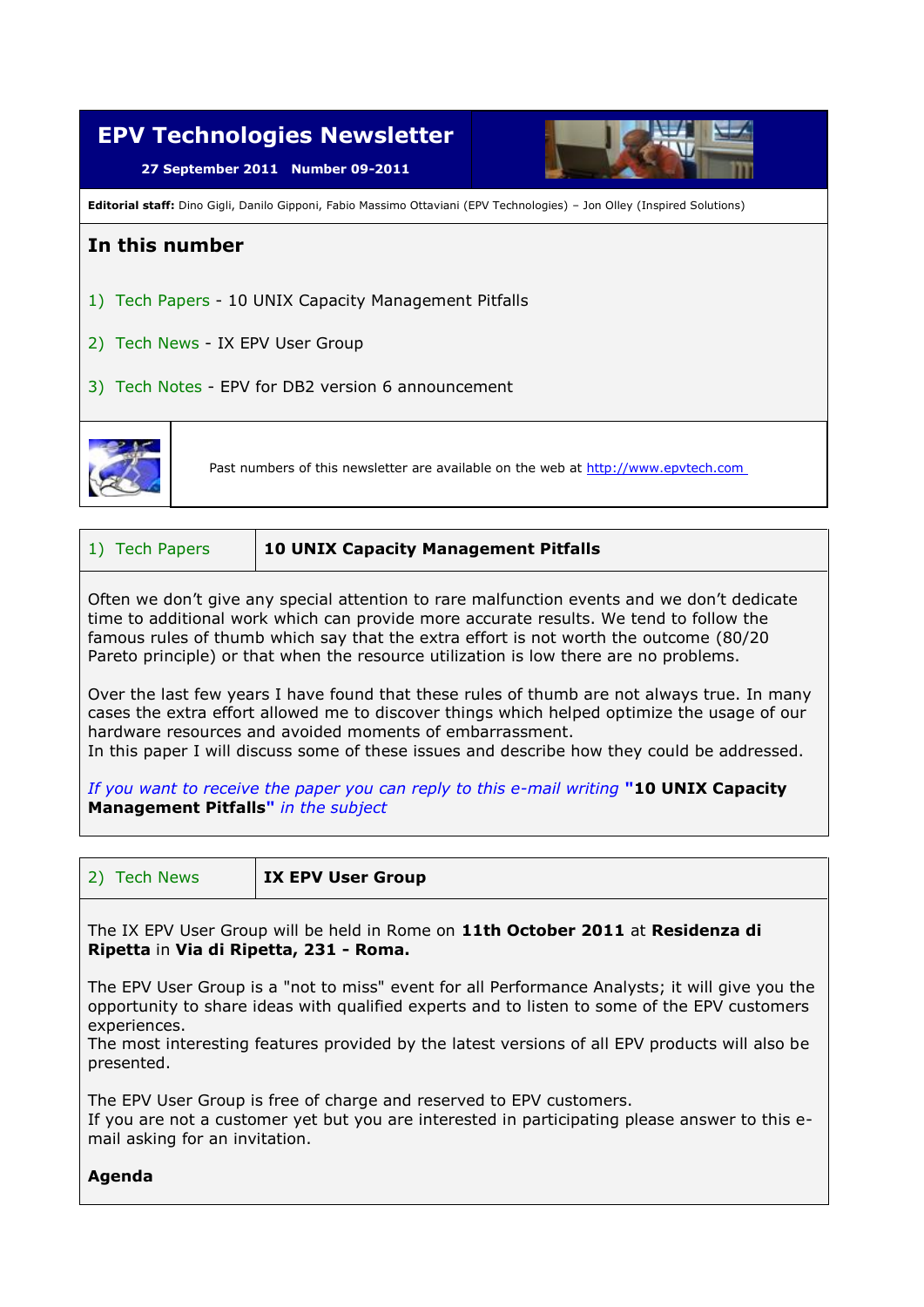## **10 October**

20:00 User Group Dinner

## **11 October**

09:15 Registration 09:45 Welcome and introduction, *Danilo Gipponi* - EPV Technologies 10:00 EPV Trends and Directions, *Fabio Massimo Ottaviani -* EPV Technologies 10:15 What's new in EPV for DB2 V6, *Giuseppe Giacomodonato -* EPV Technologies 10:45 Why DB2 monitors are not enough, Sieghart Seith - FIDUCIA IT 11:15 Coffee break 11:45 Business Capacity Management in UBISS: Near Line Control Using Old and New Technologies, Mauro Contessa - UBISS 12:15 Parsing 1TB of SMF data daily on Windows, Fabio Paparo - INTESA SANPAOLO GROUP **SERVICES** 12:45 What's new in EPV zParser V6, Matteo Bottazzi - EPV Technologies 13:15 Lunch 14:45 Anatomy of batch jobs elapsed time - Part 1, *Fabio Massimo Ottaviani -* EPV **Technologies** 15:30 Coffee break 15:45 Anatomy of batch jobs elapsed time - Part 2, *Fabio Massimo Ottaviani -* EPV **Technologies** 16:30 User Group end

## **Mark these dates in your agenda to avoid missing this event.**

|  | 3) Tech Notes |  |
|--|---------------|--|
|  |               |  |

**EPV for DB2 version 6 announcement** 

A beta version of EPV for DB2 V6 will be completed by mid October 2011. Product GA is planned by mid December 2011.

The major usability features added are:

- Selectable columns, allowing to dynamically choose which columns have to be presented in each view;
- Improved horizontal and vertical scroll;
- Redesigned menu including calendar navigability.

Most important new technical reports added are:

- Buffer Pool residency time (all, random and sequential pages);
- Buffer Pool Update/PageWritten ratio;
- Buffer Pool Page/Write ratio;
- Deadlock details:
- Timeout details:
- Statistical thresholds and exceptions in all daily trends;
- Weekly trends;
- Index Spaces statistics;
- Redesigned User views;
- DB2 V10 Package roll up support;
- DB2 V10 Compressed SMF records support;